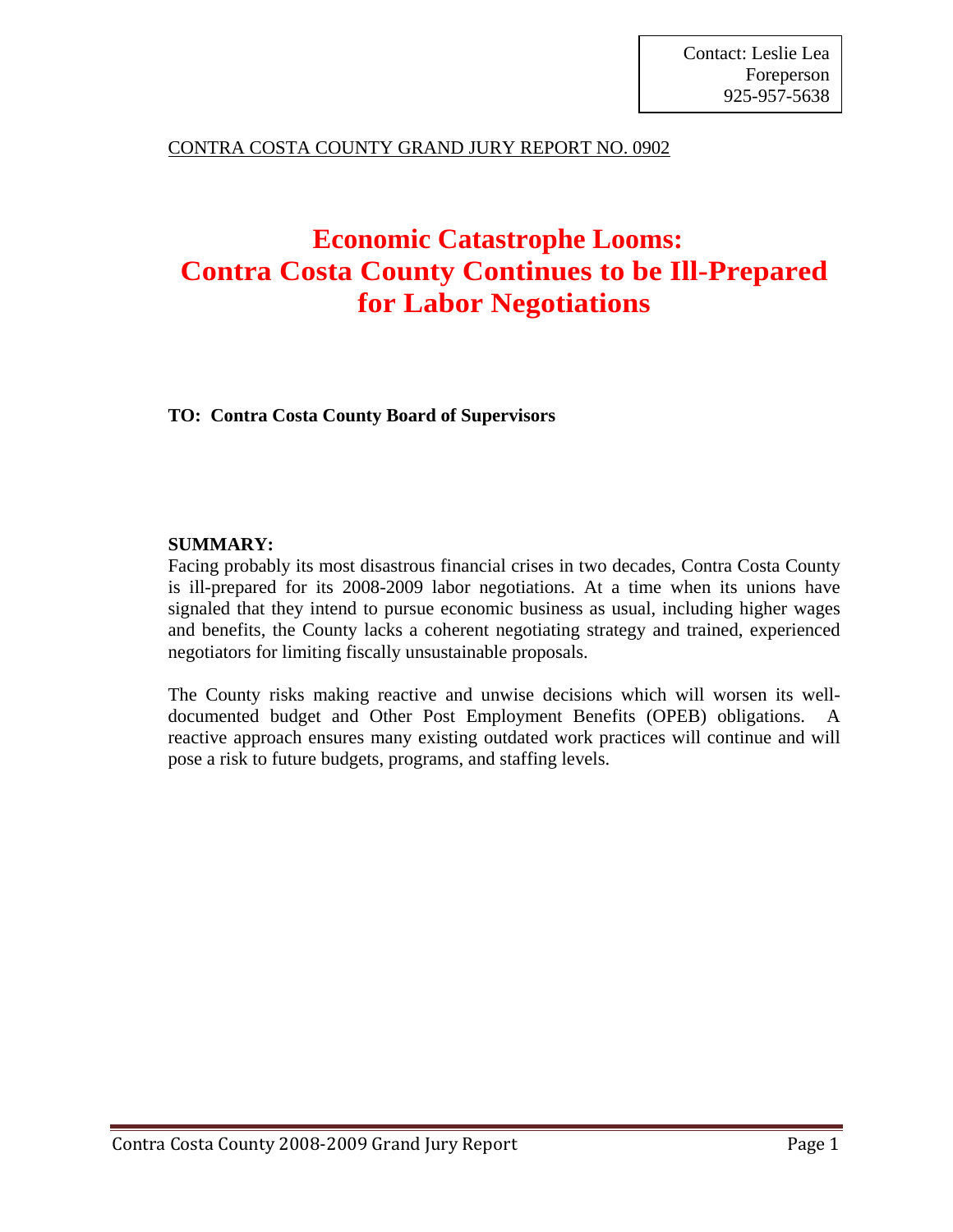#### *Glossary*

- *Board of Supervisors (BOS):The five (5) person elected body responsible for the governance of Contra Costa County*
- *Collective Bargaining: The formal process whereby unions and management negotiate wages, benefits, work rules and conditions*
- *County Leadership Group: The County Administrator and staff responsible for managing Contra Costa County's operations.*
- *Industrial Employers and Distributors, Inc. (IEDA): This employer-employee relations consulting firm has been retained by Contra Costa County to act as its lead negotiation representative in collective bargaining*
- *Meyers-Milias- Brown Act: A 65 page California law governing all aspects of labor relations between public entities and represented unions.*
- *Other Post Employment Benefits (OPEB): An accounting term meaning retirement benefits primarily related to health care.*
- *Total Compensation Study: A salary and benefits study conducted by an outside consultant for the Board of Supervisors. The study examines salary and benefits of comparable public sector positions in the nine Bay Area Counties. The study data has not yet been made available to the Grand Jury to date.*

#### **BACKGROUND:**

Given the impact of the labor agreements on County's budget and operations, the Civil Grand Jury initiated a study of the County's readiness and approach to its 2008-2009 labor negotiations. This effort sought to learn the perspectives of key decision makers and the County's negotiating strategy and tactics. The Grand Jury also reviewed the preparedness of the County negotiating team, as well as the impact of future wages and benefits on the County's well-publicized financial problems. The methodology involved development of questionnaires and a uniform interview process. The Grand Jury also reviewed and assessed publicly available data.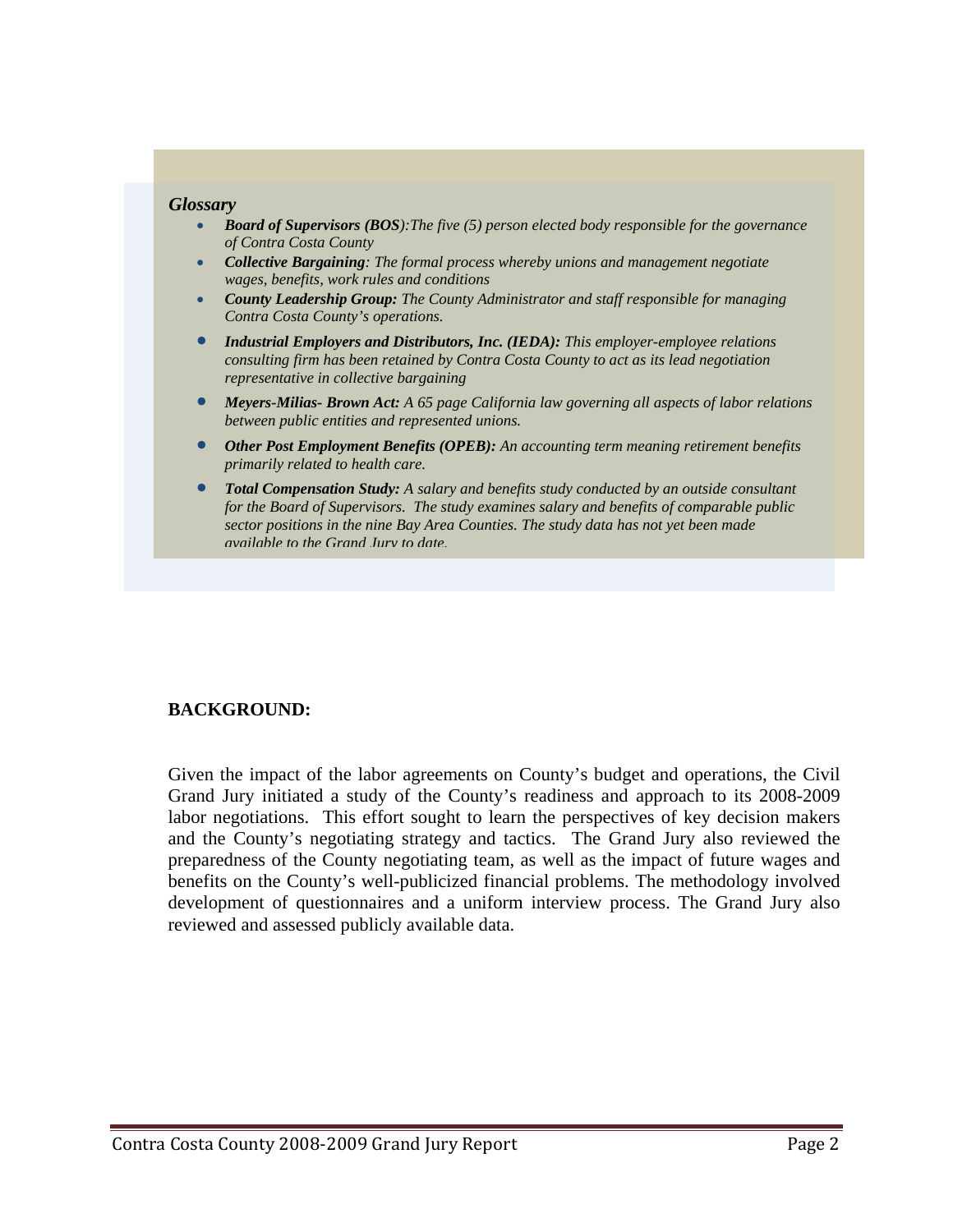# **FINDINGS:**

- 1. Contra Costa County has labor agreements with unions covering as many as 13,000 employees.
- 2. Salaries and benefits account for 56.1% of the County's 2008-2009 budget.
- 3. Union agreements, covering approximately 7200 employees, are currently the subject of collective bargaining.
- 4. Contra Costa County has no clearly defined or documented strategy for its 2008-2009 labor negotiations. A senior negotiator stated that the county position is "to react once we receive proposals from the unions."
- 5. The Interim Manager of Human Resources has made a significant effort to expand the 2008-2009 County Negotiating Team.
- 6. Fifteen Union Agreements expired simultaneously in September 2008 and have been extended through January 2009.
- 7. Negotiations began on October 16, 2008. The County proposed and obtained the unions' agreement for a set of ground rules for conducting the negotiations. This set of ground rules is not available to the Grand Jury, due to the County's interpretation of the Meyers-Milias-Brown Act.
- 8. Training for the County Negotiating Team didn't begin until September 2008.
- 9. The County Negotiating Team has had multiple personnel losses over the past two years. Two County Administrators have left since 2006 followed by recent resignations of the Labor Relations Manager, the Employees Benefits Manager and the Human Resources Director, three top negotiators in the Human Resources Department.
- 10. A Total Compensation Study commissioned by the Board of Supervisors (BOS) is scheduled to be completed by December 31, 2008. Reportedly, partial information is now available and will continue to be throughout the negotiations.
- 11. The 2008-2009 County Negotiating Team is utilizing a Principal Labor Relations Negotiator as its internal fact-finder for proposals from both sides
- 12. Industrial Employers and Distributors, Inc. (IEDA) has represented the County as the lead external County Labor Negotiator for the past 35 years. IEDA will act in this capacity for the 2008-2009 negotiations.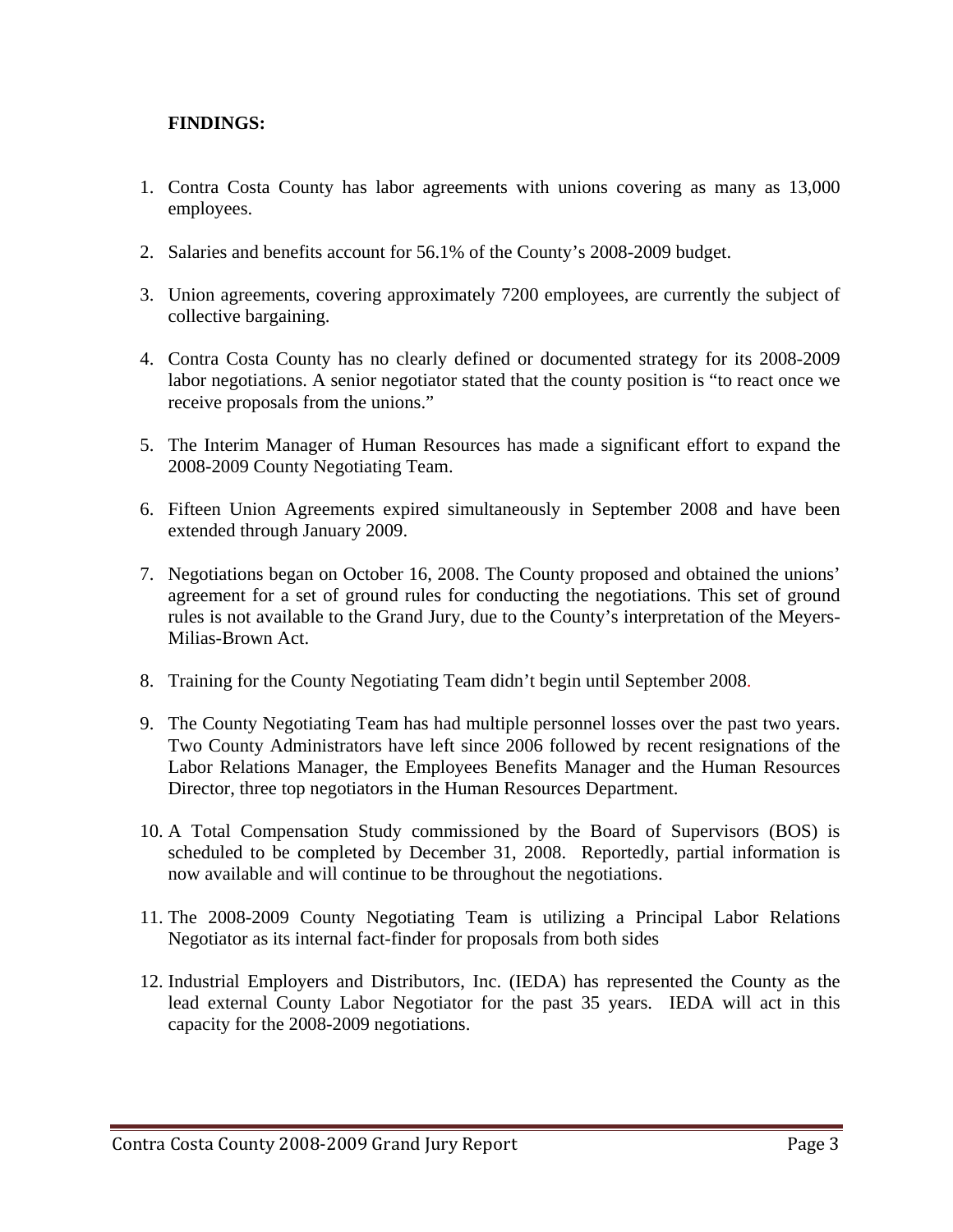- 13. The County Finance Director is not a member of the County Negotiating Team but will provide cost projections and detailed costs analysis information upon request to both management and the unions.
- 14. The negotiated terms for the labor agreements will be reviewed by the County Counsel, the Auditor, and the Finance Director prior to going before the BOS for final approval.
- 15. Working documents and negotiating details from prior negotiations are maintained by IEDA.
- 16. Members of the BOS continue to discuss negotiating issues with union representatives during and outside of the formal negotiations process.
- 17. The County Administrator's office reports that the unfunded County OPEB obligation is \$1.7 Billion.
- 18. It is widely acknowledged that dealing with the unfunded County OPEB liability is the highest priority for labor negotiations.
- 19. Even paying a token amount toward funding the OPEB obligation means that numerous County services, valued at about \$10 million for the current fiscal year, will be reduced.
- 20. The County has historically had significant in-house financial expertise, including departments led by the Treasurer and Auditor-Controller, which has not been fully utilized in support of negotiations.
- 21. In a step that continues to deplete County reserves, the BOS also authorized, in a separate transaction, the County Auditor-Controller to transfer \$10 million from reserves to the County's general fund for current operating expenses.
- 22. The labor agreements include obsolete language and practices.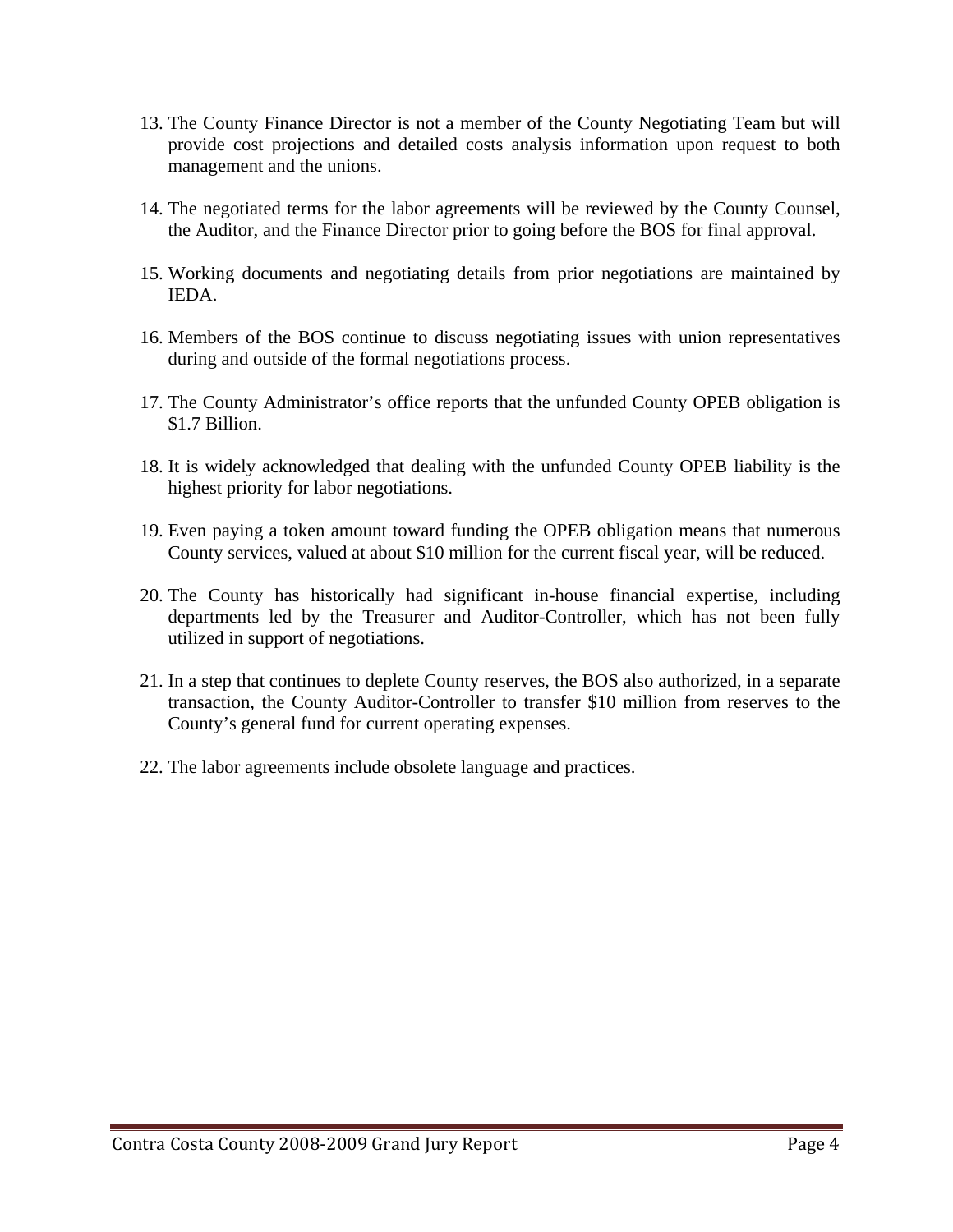## **CONCLUSIONS:**

The Grand Jury is extremely concerned by the County's approach to the current labor negotiations.

The Grand Jury views favorably the efforts of the Interim Director of Human Resources: to better train the negotiations team, to utilize one individual as a fact checker for both sides, and to implement negotiations ground rules. These are positive first steps and should be made a permanent component of future negotiations.

Conversely, prior Grand Juries have repeatedly expressed disappointment at the County's overall lack of planning and preparation, as well as the BOS's stated willingness to directly involve themselves in the negotiations. This disjointed approach is the same business-as-usual strategy that has resulted in the current level of unsustainable wages and benefits and the County's well-publicized OPEB problems.

The County is currently confronting an economic tsunami: the meltdown of the securities markets, the highest foreclosure rates since the Depression, the attendant decline in property taxes, the recognition of the need to fund OPEB liabilities, and the State Budget crisis. These factors make it impossible to continue to provide the existing levels of salaries and benefits to current and retired employees without ongoing cuts in County public services. Real cuts in salaries and benefits have to be made now. This is a harsh reality. The County can no longer delay action on these issues. It needs to address them now and to do so in a carefully planned manner with supporting strategies and tactics.

The Grand Jury believes that, at a minimum, the BOS must put politics-as-usual aside and bargain with its unions in a tough, well planned, and strategic manner. Specific steps for this approach are described in this report's recommendations. The Grand Jury realizes that the implementation of these recommendations represents a distinct departure from past negotiations. It well may result in resistance from represented unions. However these are not ordinary times and the County's economic future cannot be guided by its past compliant negotiations approach. Strong leadership is needed from the BOS. This requires courage and a willingness to confront harsh realities. Anything less will result in an economic catastrophe and will be to the long-term detriment of the entire County, its citizens, programs, and employees.